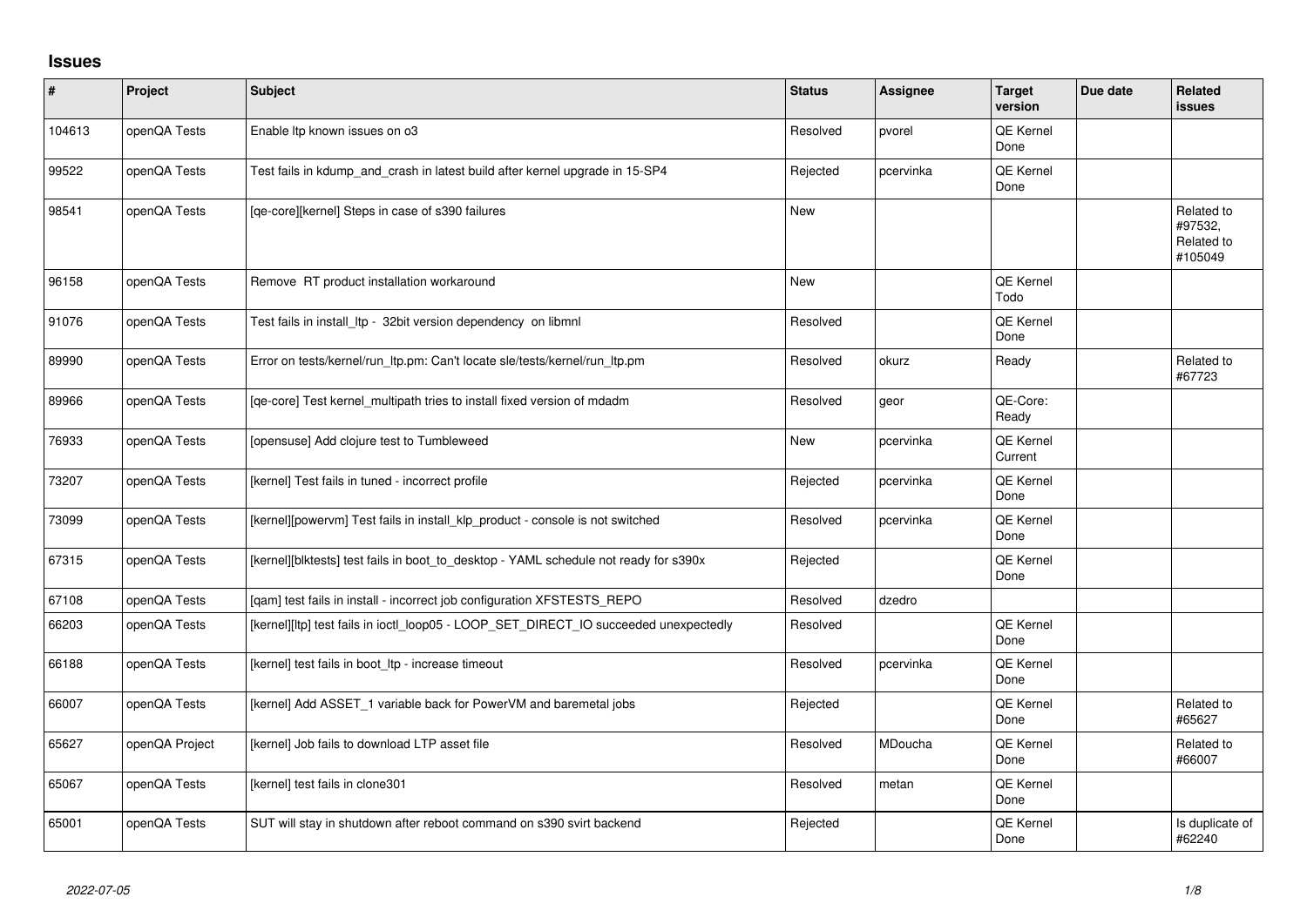| #     | Project        | <b>Subject</b>                                                                              | <b>Status</b> | Assignee  | <b>Target</b><br>version | Due date | Related<br>issues                                                                                  |
|-------|----------------|---------------------------------------------------------------------------------------------|---------------|-----------|--------------------------|----------|----------------------------------------------------------------------------------------------------|
| 64030 | openQA Tests   | [kernel][ltp]spvm] test fails in boot_ltp - Not finished boot                               | Resolved      | pcervinka | QE Kernel<br>Done        |          |                                                                                                    |
| 63943 | openQA Tests   | [kernel][ltp] test fails in pkey01 - Setup hugepages before test execution                  | Resolved      | pcervinka | QE Kernel<br>Done        |          | Related to<br>#63610                                                                               |
| 63610 | openQA Tests   | [kernel][ltp][spvm] - test fails in pkey01 on spvm                                          | Resolved      | pcervinka | QE Kernel<br>Done        |          | Related to<br>#63943                                                                               |
| 60818 | openQA Tests   | [kernel] test fails in kdump_and_crash - password prompt is not catched                     | Resolved      | pcervinka | QE Kernel<br>Done        |          |                                                                                                    |
| 60746 | openQA Tests   | [kernel] test fails in boot to desktop - increase timeout after password                    | Resolved      | pcervinka | QE Kernel<br>Done        |          |                                                                                                    |
| 60449 | openQA Tests   | [kernel] test fails in kdump_and_crash - test is disabling kdump                            | Rejected      | pcervinka | QE Kernel<br>Done        |          |                                                                                                    |
| 60326 | openQA Tests   | [kernel] test fails in multipath - update schedule                                          | Resolved      | pcervinka | QE Kernel<br>Done        |          |                                                                                                    |
| 60182 | openQA Tests   | [kernel][spvm] test fails in lvm_no_separate_home - update needles                          | Resolved      | pcervinka | QE Kernel<br>Done        |          |                                                                                                    |
| 60083 | openQA Tests   | [kernel][functional] - test fails in boot_to_desktop - password is not entered              | Resolved      | pcervinka | QE Kernel<br>Done        |          |                                                                                                    |
| 59954 | openQA Tests   | [kernel][spvm] test fails in qa_test_klp - git should be git-core                           | Resolved      | pcervinka | QE Kernel<br>Done        |          |                                                                                                    |
| 59843 | openQA Tests   | [spvm][kernel][openqa] test fails in coredump_collect - multiple select_console fails       | Resolved      | pcervinka | QE Kernel<br>Done        |          | Related to<br>#60497                                                                               |
| 59226 | openQA Tests   | [kernel]ltp][spvm][sporadic] test fails in boot_ltp - cat /tmp/ver_linux_before.txt timeout | Resolved      | pcervinka | QE Kernel<br>Done        |          | Related to<br>#59190                                                                               |
| 59223 | openQA Tests   | [kernel][spvm][sporadic] test fails in boot_ltp - timeout/slow boot                         | Rejected      | pcervinka | QE Kernel<br>Done        |          |                                                                                                    |
| 58871 | openQA Tests   | [spvm][kernel][functional] Shutdown check not implemented for spvm backend                  | Resolved      | pcervinka | QE Kernel<br>Done        |          |                                                                                                    |
| 58295 | openQA Tests   | [kernel][sporadic] test fails in kdump_and_crash - password is entered too early            | Rejected      | pcervinka | QE Kernel<br>Done        |          |                                                                                                    |
| 57329 | openQA Tests   | [kernel][functional] PowerVM console is not active all the time                             | Resolved      | pcervinka | QE Kernel<br>Done        |          | Related to<br>#54617.<br>Related to<br>#58220,<br>Related to<br>#14626, Has<br>duplicate<br>#62819 |
| 57266 | openQA Project | Forbid test suite name changes if used in job groups                                        | Resolved      | cdywan    | Done                     |          |                                                                                                    |
| 57224 | openQA Tests   | [kernel] - test fails in kdump_and_crash - pasword is not entered before grub               | Resolved      | pcervinka | QE Kernel<br>Done        |          |                                                                                                    |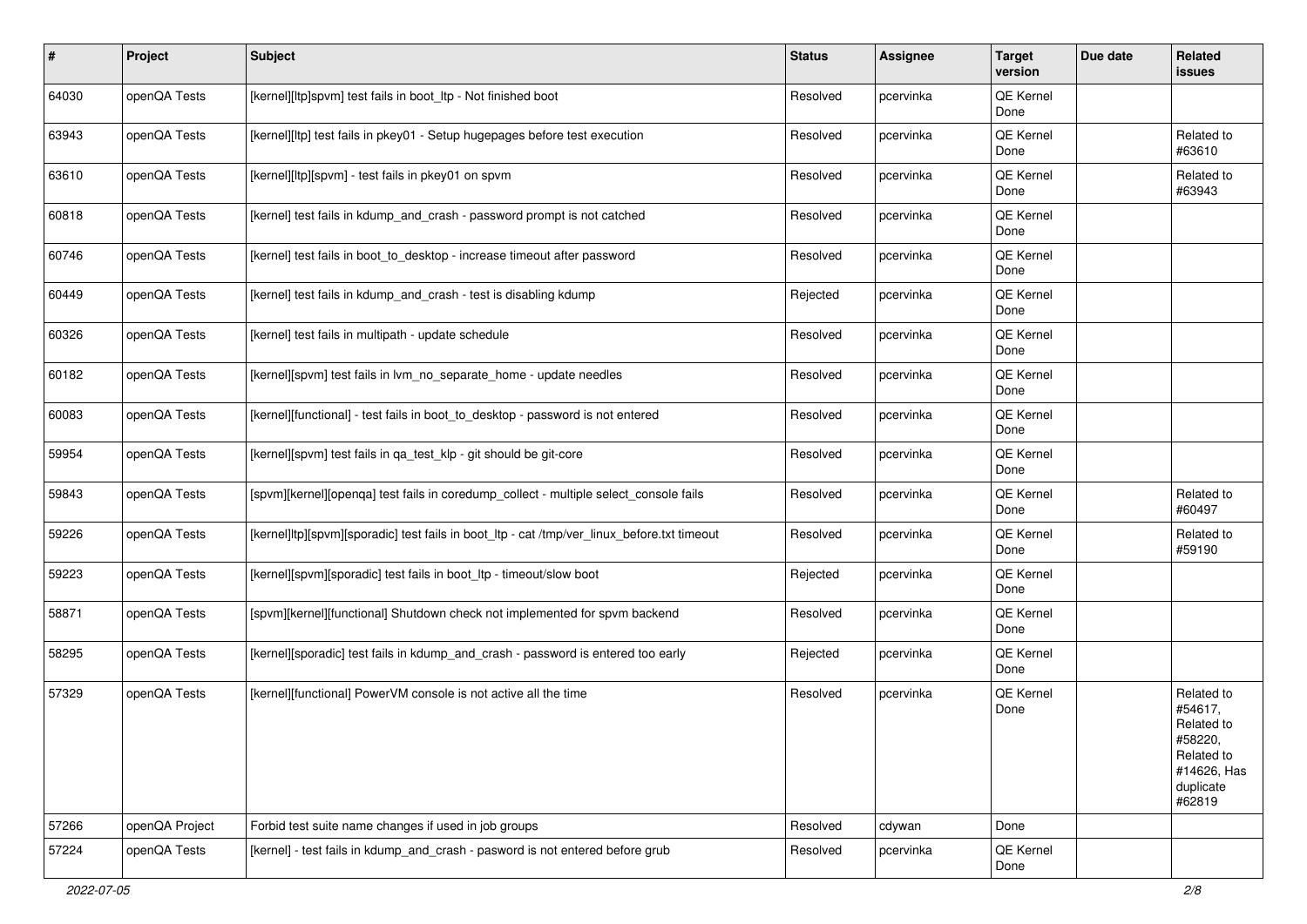| #     | Project      | <b>Subject</b>                                                                                                 | <b>Status</b> | <b>Assignee</b> | <b>Target</b><br>version | Due date | Related<br>issues    |
|-------|--------------|----------------------------------------------------------------------------------------------------------------|---------------|-----------------|--------------------------|----------|----------------------|
| 56615 | openQA Tests | [kernel] test fails in tuned - error message for perf_bias failure is different on SLE15-SP1                   | Resolved      | pcervinka       | QE Kernel<br>Done        |          |                      |
| 55166 | openQA Tests | [spvm][ppc][serial] test fails in kdump_and_crash - no response from serial                                    | Closed        | pcervinka       | QE Kernel<br>Done        |          |                      |
| 54416 | openQA Tests | [kernel][ltp] Setup GitLab CI for LTP daily builds                                                             | Closed        | pcervinka       | QE Kernel<br>Done        |          |                      |
| 54275 | openQA Tests | [kernel]kotd][ltp][s390x] test fails in install_ltp - failure after install_kotd, console issue                | Closed        | pcervinka       | QE Kernel<br>Done        |          | Related to<br>#54260 |
| 53294 | openQA Tests | [kernel][ltp] test fails in boot_ltp - incorrect kernel name provided                                          | Closed        | pcervinka       | QE Kernel<br>Done        |          | Related to<br>#51743 |
| 53165 | openQA Tests | [kernel][installation][lvm] test fails in lvm_no_separate_home - update lvm installation part for<br>sle12-sp5 | Closed        | pcervinka       | QE Kernel<br>Done        |          |                      |
| 52409 | openQA Tests | [sle][kernel][textmode][ppc] test fails in system_role - installation fail during system_role selection        | Resolved      | pcervinka       | QE Kernel<br>Done        |          |                      |
| 51365 | openQA Tests | [research] Named pipe /dev/sshserial missing lines on first use                                                | Resolved      | pcervinka       | QE Kernel<br>Done        |          |                      |
| 50459 | openQA Tests | [qam][blue][leap] test fails in updates_packagekit_gpk - fail after update                                     | Resolved      | pcervinka       |                          |          |                      |
| 50387 | openQA Tests | [gam][blue] - test fails in updates packagekit kde                                                             | Resolved      | pcervinka       |                          |          |                      |
| 50309 | openQA Tests | [qam][blue][leap][opensuse] Update online_repos behavior to activate online repositories                       | Resolved      | pcervinka       |                          |          | Blocks #39449        |
| 50243 | openQA Tests | [kernel] - test fails in trinity - test is not designed to be run on ooo                                       | Resolved      | pvorel          | QE Kernel<br>Done        |          | Related to<br>#50525 |
| 50045 | openQA Tests | [qam][blue][sle] - Fix type_password to accept parameters and pass them to the inner call<br>type_string       | Resolved      | pcervinka       |                          |          | Related to<br>#49655 |
| 49673 | openQA Tests | [qam] test fails in zypper_docker - increase timeout for zypper docker operation                               | Resolved      |                 |                          |          |                      |
| 49646 | openQA Tests | [qam][s390] test fails in installation - system will not boot and login screen is not reached                  | Rejected      |                 |                          |          |                      |
| 49628 | openQA Tests | [qam] test fails in setup_online_repos - missing configure online repositories                                 | Rejected      | pcervinka       |                          |          | Related to<br>#39449 |
| 49418 | openQA Tests | [qe-asg][qem] test fails in cluster_md                                                                         | Resolved      | jadamek         |                          |          |                      |
| 49313 | qe-yast      | [qam][newt][yast2-rdp] Regression test yast rdp                                                                | Resolved      | jgwang          |                          |          |                      |
| 49310 | qe-yast      | Regression test yast proxy                                                                                     | New           |                 | future                   |          |                      |
| 49307 | qe-yast      | Regression test yast nis-server                                                                                | Rejected      | riafarov        |                          |          |                      |
| 49304 | qe-yast      | Regression test yast nis                                                                                       | New           |                 | future                   |          |                      |
| 49298 | qe-yast      | [qam][newt][yast2-nfs-server] Regression test yast nfs-server                                                  | Resolved      | simonlm         |                          |          |                      |
| 49295 | qe-yast      | [gam][newt][yast2-nfs-client] Regression test yast nfs                                                         | Resolved      | jgwang          |                          |          |                      |
| 49289 | qe-yast      | Regression test yast mail                                                                                      | New           |                 | future                   |          |                      |
| 49286 | qe-yast      | [qam][newt][yast2-lang] Regression test yast language                                                          | Resolved      | mgrifalconi     |                          |          |                      |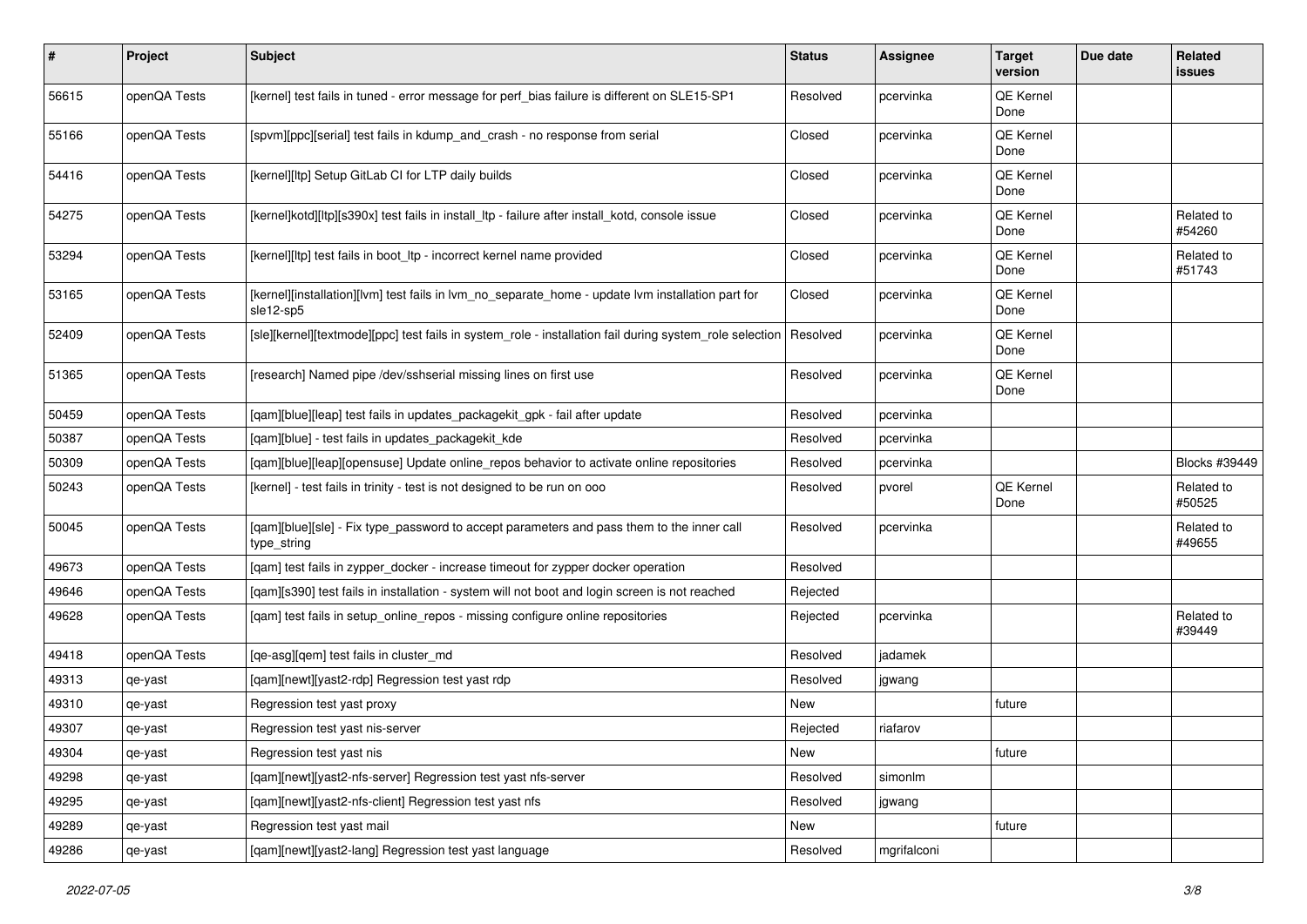| $\vert$ # | Project        | <b>Subject</b>                                                                          | <b>Status</b> | <b>Assignee</b>     | <b>Target</b><br>version | Due date   | <b>Related</b><br><b>issues</b>               |
|-----------|----------------|-----------------------------------------------------------------------------------------|---------------|---------------------|--------------------------|------------|-----------------------------------------------|
| 49283     | qe-yast        | [qam] Regression test yast keyboard                                                     | Resolved      | simonlm             |                          |            |                                               |
| 49280     | qe-yast        | Regression test yast kdump                                                              | New           |                     | future                   |            |                                               |
| 49277     | qe-yast        | [qam][newt][yast2-http-server] Regression test yast http-server                         | Resolved      | shukui              |                          |            |                                               |
| 49271     | qe-yast        | [qam][newt][yast2-ftp-server] Regression test yast ftp-server                           | Resolved      | shukui              |                          |            |                                               |
| 49268     | qe-yast        | Regression test yast firewall                                                           | Rejected      | <b>JERiveraMoya</b> | future                   |            |                                               |
| 49265     | qe-yast        | [qam][maint][yast2-storage][yast2-storage-ng] Regression test yast disk                 | Resolved      | mgrifalconi         |                          |            |                                               |
| 49262     | qe-yast        | [qam][newt][yast2-dns-server] Regression test yast dns-server                           | Resolved      | tonyyuan            |                          |            |                                               |
| 49259     | qe-yast        | Regression test yast dhcp-server                                                        | New           |                     | future                   |            |                                               |
| 49256     | qe-yast        | Regression test yast audit-laf                                                          | New           |                     | future                   |            |                                               |
| 49253     | qe-yast        | [qam] Regression test for yast add-on command line option                               | Rejected      | jgwang              |                          |            |                                               |
| 49250     | qe-yast        | [qam][newt][yast2-network] Regression test for yast lan command line option             | Resolved      | vpelcak             |                          |            |                                               |
| 49244     | qe-yast        | YaST Command Line Options TRACKER                                                       | New           |                     | future                   |            |                                               |
| 49217     | openQA Tests   | [qam][kernel][aarch64][sle] kdump is not scheduled for aarch64                          | Resolved      | pcervinka           |                          |            |                                               |
| 49121     | openQA Tests   | [qam][kernel][multipath][aarch64] Qemu fails setup multipath on qemu_aarch64            | Resolved      | pcervinka           |                          |            |                                               |
| 48530     | openQA Tests   | [qam] Test fails in update_install for networkmager update on ppc64le and s390          | Rejected      | pcervinka           |                          |            |                                               |
| 48527     | qe-yast        | Include tests load_extra_tests_y2uitest_ncurses tom QAM jobs                            | New           |                     | future                   |            |                                               |
| 48524     | openQA Tests   | [qam][ha] Test fails during iscsi client setup - host: command not found                | Resolved      | pcervinka           |                          |            | Has duplicate<br>#48302                       |
| 48467     | openQA Tests   | [qam][sle] test fails in zypper_lifecycle_toolchain - increase timeout for installation | Resolved      | martinsmac          |                          | 2019-03-16 | Is duplicate of<br>#47228                     |
| 48362     | openQA Tests   | [qam] test fails in supportutils - remove pam check                                     | Resolved      | hurhaj              |                          |            |                                               |
| 48308     | openQA Tests   | [qam][kernel] test fails in kernel_multipath - missing python2 module                   | Rejected      | pcervinka           |                          |            |                                               |
| 48155     | openQA Project | [qam][tools][kernel] Duplicate bootindex with multiple paths                            | Resolved      | pcervinka           |                          |            |                                               |
| 46895     | openQA Tests   | [qam] test fails in dracut - output not matched on 15SP1                                | Resolved      | pstivanin           |                          | 2019-01-31 | Related to<br>#47417                          |
| 46487     | openQA Tests   | [qam][functional][y] test fails in select_patterns_and_packages                         | Resolved      | riafarov            | Milestone 24             |            |                                               |
| 46109     | openQA Tests   | [qam] test fails in addon_products_via_SCC_yast2                                        | Resolved      | dheidler            |                          |            | Related to<br>#44252                          |
| 44696     | openQA Tests   | [qam] test fails in sshd - user password is weak                                        | Resolved      | pdostal             |                          |            |                                               |
| 43244     | openQA Tests   | [sle][functional][u] test fails in ntp_client - new test fails on sle15                 | Rejected      | dheidler            | Milestone 20             |            | Related to<br>#43052                          |
| 41396     | openQA Tests   | [qam] Revise updates_packagekit_kde                                                     | Rejected      | pcervinka           |                          |            | Related to<br>#41030,<br>Related to<br>#36138 |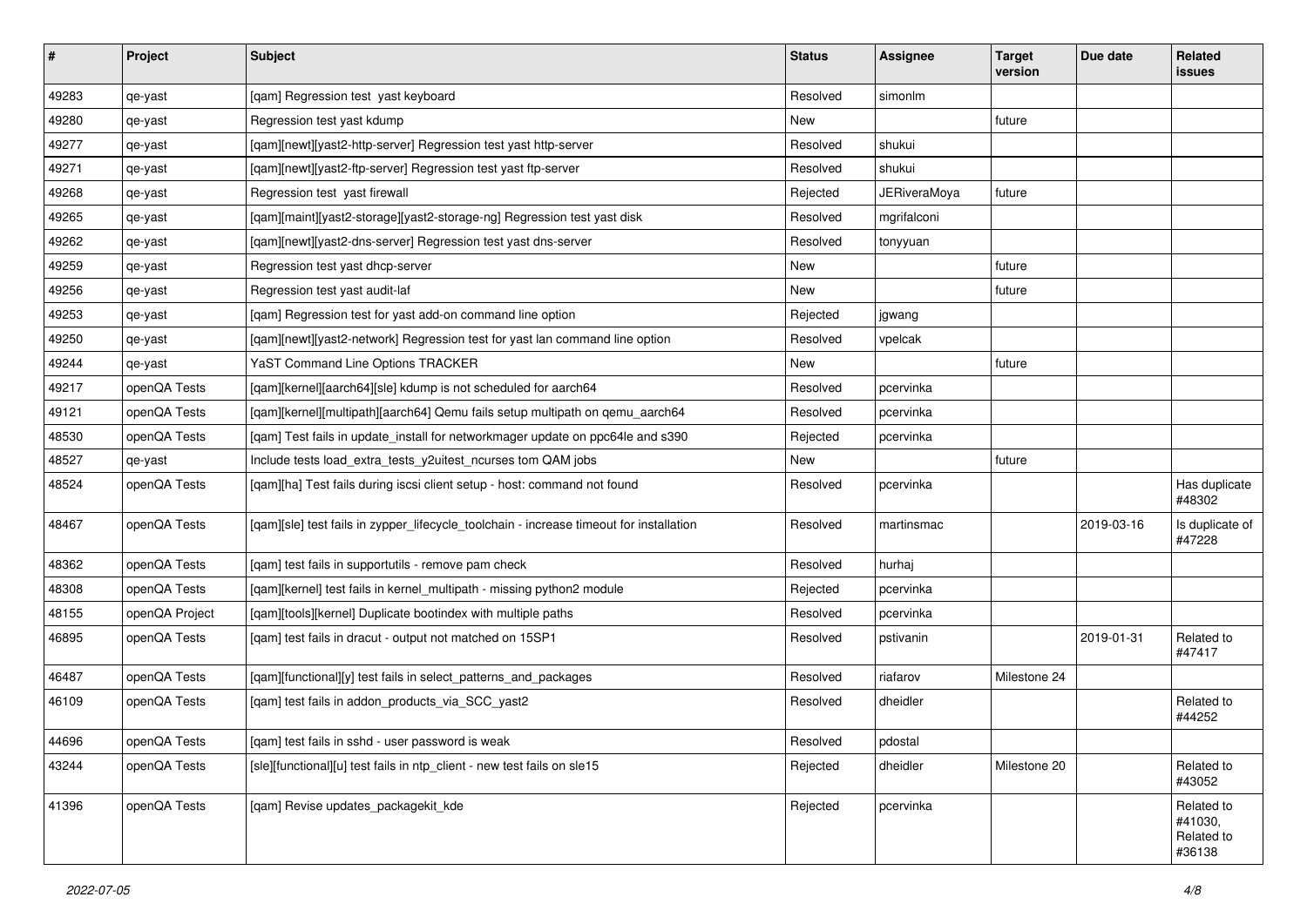| $\vert$ # | Project        | <b>Subject</b>                                                                                                  | <b>Status</b> | <b>Assignee</b> | <b>Target</b><br>version | Due date   | Related<br>issues                                                                                                                                 |
|-----------|----------------|-----------------------------------------------------------------------------------------------------------------|---------------|-----------------|--------------------------|------------|---------------------------------------------------------------------------------------------------------------------------------------------------|
| 41030     | openQA Tests   | [qam] test fails in updates_packagekit_kde - zypper update requires additional install step                     | Resolved      | pcervinka       |                          |            | Related to<br>#41396                                                                                                                              |
| 40547     | openQA Tests   | [qam][opensuse] test fails in updates_packagekit_kde - job timeout                                              | Resolved      | pcervinka       | Done                     |            |                                                                                                                                                   |
| 40418     | openQA Tests   | [qam][functional][sle] test fails in select_patterns_and_packages                                               | Resolved      | riafarov        |                          |            | Related to<br>#38870                                                                                                                              |
| 40259     | openQA Tests   | [qam] test fails in libreoffice_mainmenu_components - needle fail at base-install                               | Resolved      | yuanren10       |                          |            |                                                                                                                                                   |
| 40181     | openQA Tests   | [network] test fails in before_test - wicked basic test fails on 15SP1                                          | Resolved      | pcervinka       | Done                     |            |                                                                                                                                                   |
| 39887     | openQA Tests   | [kernel] [sle] [network] test fails in before_test - network failure                                            | Resolved      | pcervinka       | Done                     |            |                                                                                                                                                   |
| 39536     | openQA Tests   | [qam] test fails in patch_and_reboot - add missing variables for qam test issues                                | Resolved      | pcervinka       | Done                     |            |                                                                                                                                                   |
| 38387     | openQA Tests   | [functional][u][sporadic][medium] test fails in gnucash - window is not closed                                  | Resolved      | SLindoMansilla  | Milestone 18             | 2018-08-28 | Related to<br>#38057,<br>Related to<br>#38114.<br>Related to<br>#38702,<br>Related to<br>#39131,<br>Related to<br>#40172.<br>Related to<br>#40319 |
| 38261     | openQA Tests   | [gam] test fails in keymap or locale - tested text not written in console                                       | Rejected      | pcervinka       | Done                     |            |                                                                                                                                                   |
| 38192     | openQA Tests   | [gam] [sle] test fails in firefox flashplayer - tracking protection information is present                      | Rejected      | bfilho          |                          |            |                                                                                                                                                   |
| 38183     | openQA Tests   | [qam] [sle15] test fails in userspace_net_snmp - Error opening specified endpoint<br>"udp:localhost:"           | Rejected      |                 |                          |            |                                                                                                                                                   |
| 38180     | openQA Tests   | [qam] [sle15] test fails in userspace_systemd - update test suite for sle15                                     | Rejected      | itzhao          |                          |            |                                                                                                                                                   |
| 38138     | openQA Tests   | [qam] [sle15] test fails in userspace_coreutils - qa_test_coreutils not properly updated for sle15              | Resolved      |                 |                          |            |                                                                                                                                                   |
| 38135     | openQA Tests   | [qam] [sle15] test fails in userspace_bind - qa_test_bind is not updated for SLE15                              | Resolved      | pcervinka       | Done                     |            |                                                                                                                                                   |
| 38129     | openQA Tests   | [qam] [sle15] test fails in userspace_apparmor - suite qa_test_apparmor not updated for sle15                   | Resolved      |                 |                          |            | Related to<br>#43982                                                                                                                              |
| 38069     | openQA Tests   | [qam] [sle] [functional] test fails in pidgin_IRC - failure after check_screen change                           | Resolved      | okurz           |                          |            |                                                                                                                                                   |
| 38066     | openQA Tests   | [qam] [sle] [functional] test fails in application_starts_on_login - failure after check_screen<br>change       | Resolved      | okurz           |                          |            |                                                                                                                                                   |
| 38015     | openQA Project | [qam] [sle15] Missing SLE5 iso                                                                                  | Rejected      | pcervinka       | Done                     |            |                                                                                                                                                   |
| 38003     | openQA Tests   | [qam] [sle15] test fails in scc_registration - no candidate needle with tag(s)<br>'scc-module-%REQUIRED_ADDONS% | Rejected      |                 |                          |            |                                                                                                                                                   |
| 38000     | openQA Tests   | [sle15] [qam] test fails in bootloader s390 - Could not retrieve required variable REPO 0                       | Rejected      |                 | Done                     |            |                                                                                                                                                   |
| 37979     | openQA Tests   | [SLE] test fails in updates_packagekit_gpk - gpk-update-viewer doesn't start                                    | Resolved      | riafarov        |                          |            | Related to<br>#31954                                                                                                                              |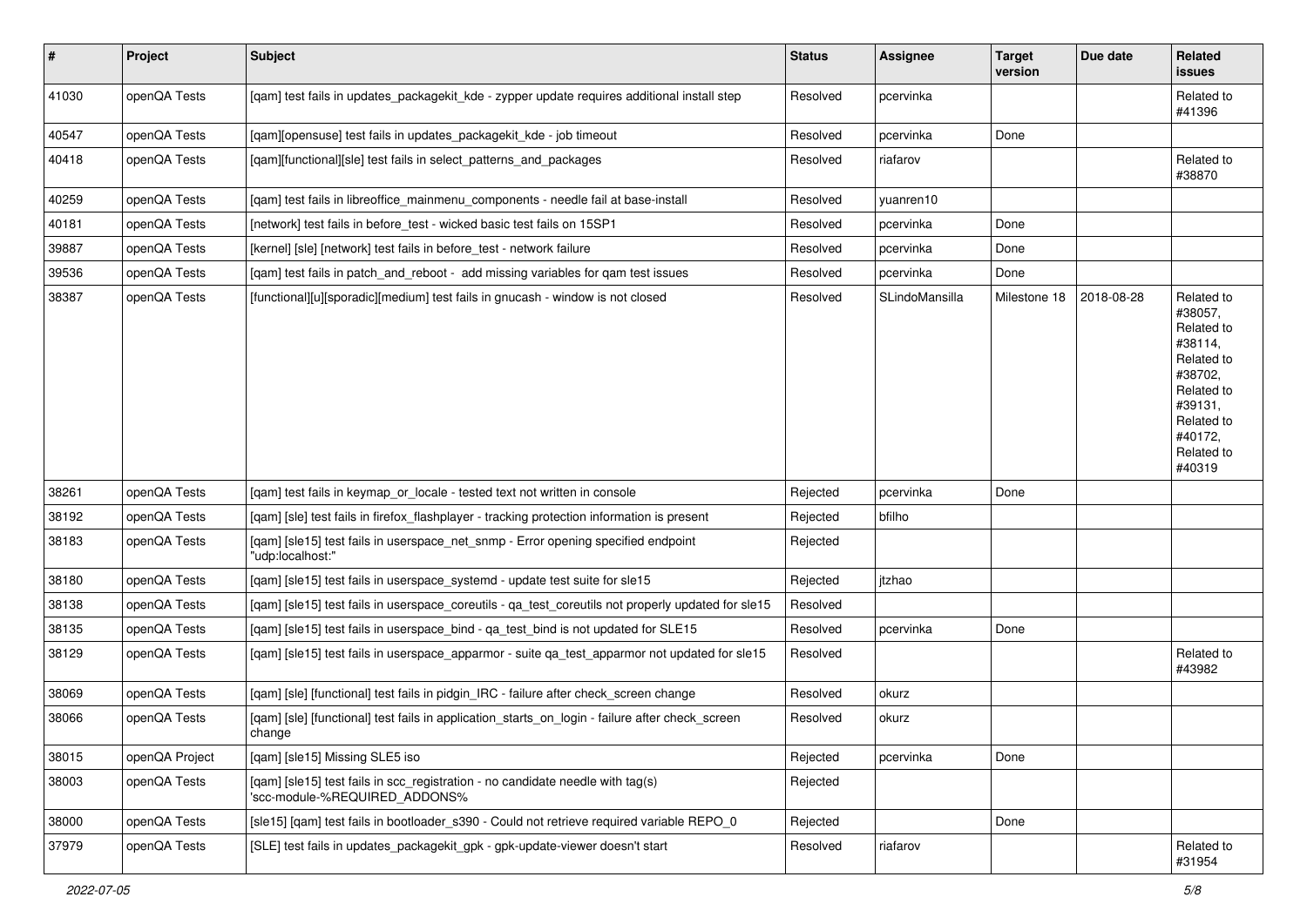| $\vert$ # | <b>Project</b> | <b>Subject</b>                                                                    | <b>Status</b> | <b>Assignee</b> | <b>Target</b><br>version | Due date | Related<br>issues                                                         |
|-----------|----------------|-----------------------------------------------------------------------------------|---------------|-----------------|--------------------------|----------|---------------------------------------------------------------------------|
| 37928     | openQA Tests   | [QAM] [SLE 15] Migrate Itp tests in Updates to new runner                         | Resolved      | osukup          |                          |          |                                                                           |
| 37925     | openQA Tests   | [QAM] [SLE 15] Make SLE-HPC product installation compatible with QAM update flow  | Resolved      | pcervinka       | Done                     |          |                                                                           |
| 37438     | openQA Tests   | [gam] test fails in kernel_ltp_fs - issue in ga_testsuite                         | Rejected      | pcervinka       |                          |          |                                                                           |
| 37093     | openQA Tests   | [gam] test fails in evolution mail imap - remove workaround for bsc#1049387       | Resolved      | pcervinka       |                          |          |                                                                           |
| 34693     | openQA Tests   | [gam] test fails in install update - missing INCIDENT PATCH                       | Rejected      | osukup          |                          |          |                                                                           |
| 34288     | openQA Tests   | [gam] test fails in zypper info - zypper info shouldn't be started                | Resolved      | riafarov        |                          |          | Related to<br>#32038                                                      |
| 34258     | openQA Tests   | [qam][sle] test fails in updates_packagekit_gpk                                   | Resolved      |                 |                          |          |                                                                           |
| 34255     | openQA Tests   | [sle] test fails in kdump_and_crash - fail related to ruby2.1-rubygem-nokogiri    | Resolved      | mgriessmeier    |                          |          | Related to<br>#34777                                                      |
| 33643     | openQA Tests   | [gam][ha] test fails in ha cluster init - scp failure                             | Resolved      | pcervinka       |                          |          |                                                                           |
| 33469     | openQA Tests   | [gam] test fails in dstat - clean/update needles for dstat-fileoutput             | Resolved      | pcervinka       |                          |          | Related to<br>#32719                                                      |
| 33451     | openQA Tests   | [qam] test fails in dstat - package not available on SP1                          | Rejected      | pcervinka       |                          |          |                                                                           |
| 32896     | openQA Tests   | [sle] test fails in pdsh slave                                                    | Rejected      | pcervinka       |                          |          |                                                                           |
| 32716     | openQA Tests   | [ga]test fails in shutdown                                                        | Resolved      | pcervinka       |                          |          |                                                                           |
| 32698     | openQA Tests   | [ge-core] Clean /etc/machine-id after image creation                              | New           |                 |                          |          |                                                                           |
| 32434     | openQA Tests   | [gam] - test fails in sle2docker - docker test suites don't clean images properly | Resolved      | pgeorgiadis     |                          |          |                                                                           |
| 32431     | openQA Tests   | [hpc] Missing gnome aarch64 image for ganglia                                     | Resolved      |                 |                          |          |                                                                           |
| 31867     | openQA Tests   | [qam] test fails in partitioning_raid - failures after update to needles          | Resolved      |                 |                          |          | Related to<br>#28955                                                      |
| 31810     | openQA Tests   | [qam] test fails in docker - disable docker tests on sle12-sp1                    | Resolved      | pcervinka       |                          |          |                                                                           |
| 31699     | openQA Tests   | [gam] test fails in scc registration - failing since scc addons update            | Resolved      | osukup          |                          |          |                                                                           |
| 31657     | openQA Tests   | [gam] test fails in runc - conflict between docker-runc and runc                  | Resolved      | pgeorgiadis     |                          |          |                                                                           |
| 31315     | openQA Tests   | [qam] test fails in wireshark - rm command is not fully typed after alt-f4        | Resolved      | pcervinka       |                          |          |                                                                           |
| 31309     | openQA Tests   | [qam] test fails in libreoffice_mainmenu_components - needles should be updated   | Resolved      | pcervinka       |                          |          |                                                                           |
| 31180     | openQA Tests   | [gam] test fails in kernel kexec - migration to systemctl broke the test          | Resolved      | pcervinka       |                          |          |                                                                           |
| 30814     | openQA Tests   | [gam] test fails in yast2 ntpclient - log window is not closed                    | Resolved      | pcervinka       |                          |          |                                                                           |
| 30514     | openQA Tests   | [gam] test fails in java - increase timeout for installation                      | Closed        | pcervinka       |                          |          |                                                                           |
| 30388     | openQA Project | [gam] opengaworker10:4 - worker fail all tests - gemu instances are left behind   | Resolved      | dasantiago      | Done                     |          | Related to<br>#30595,<br>Related to<br>#30700, Has<br>duplicate<br>#31126 |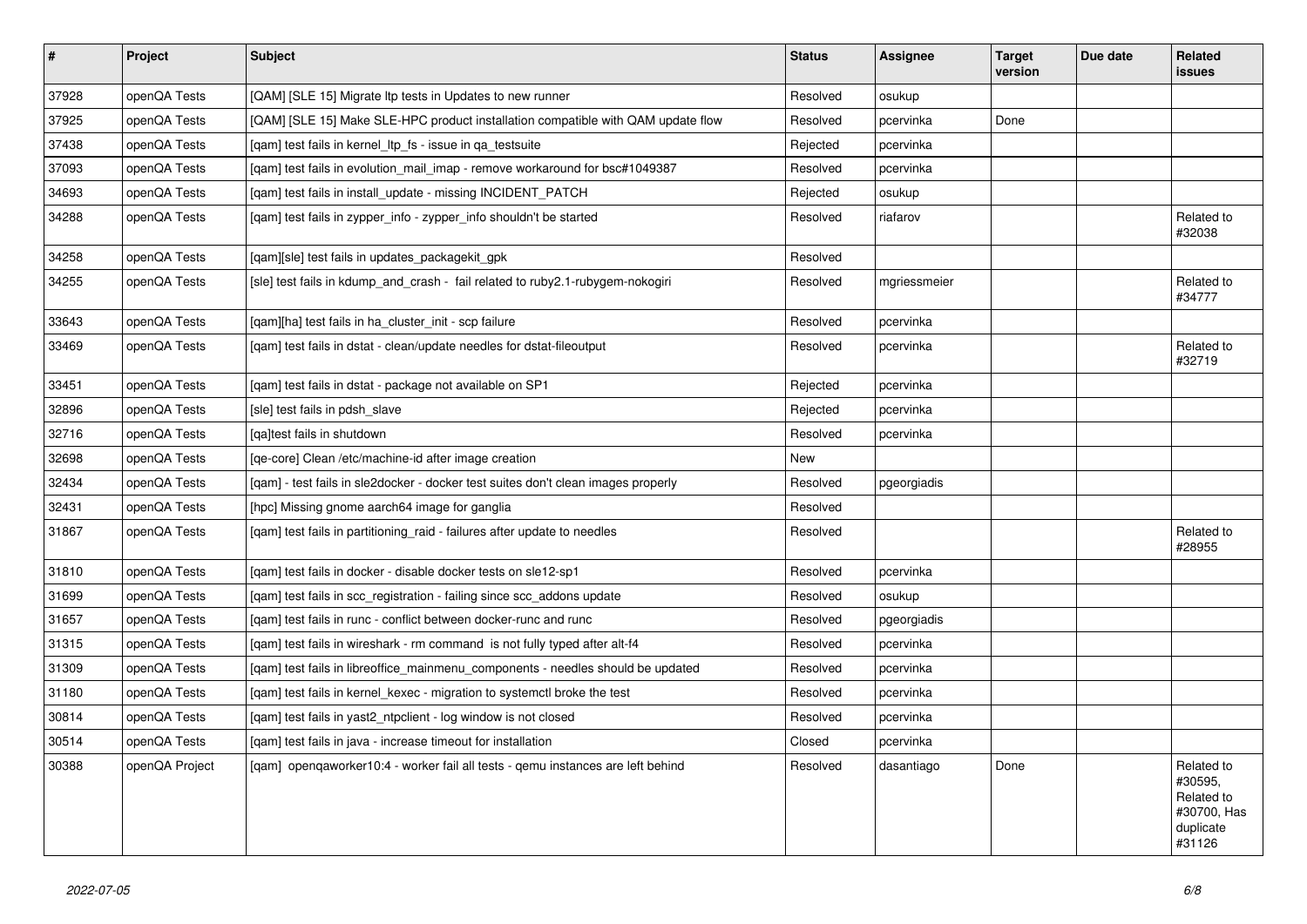| $\vert$ # | Project      | <b>Subject</b>                                                                         | <b>Status</b> | Assignee  | <b>Target</b><br>version | Due date | Related<br><b>issues</b>                                               |
|-----------|--------------|----------------------------------------------------------------------------------------|---------------|-----------|--------------------------|----------|------------------------------------------------------------------------|
| 30219     | openQA Tests | [qam] openqaworker3:8 - DIE can't open qmp                                             | Resolved      |           |                          |          |                                                                        |
| 30127     | openQA Tests | [gam] test fails in application starts on login - dynamic space in needle              | Resolved      | pcervinka |                          |          |                                                                        |
| 30039     | openQA Tests | [gam] test fails in zypper Ir validate - use version utils instead of utils            | Resolved      | pcervinka |                          |          |                                                                        |
| 30033     | openQA Tests | [gam] test fails in libreoffice mainmenu components - ttyS0 permission denied          | Resolved      | okurz     |                          |          | Related to<br>#29940                                                   |
| 28528     | openQA Tests | [gam] test fails in groupwise - package is missing in ibs                              | Resolved      | pcervinka |                          |          |                                                                        |
| 28297     | openQA Tests | [qam] test fails in firefox_developertool - missed click                               | Resolved      | bfilho    |                          |          | Related to<br>#33781                                                   |
| 28291     | openQA Tests | [qam] test fails in firefox_passwd - incorrectly typed password                        | Resolved      | emiura    |                          |          |                                                                        |
| 28288     | openQA Tests | [gam] test fails in firefox headers - missed keys on input                             | Resolved      | coolo     |                          |          |                                                                        |
| 28015     | openQA Tests | [qam] test fails setup - aplay.pm syntax error                                         | Resolved      | riafarov  |                          |          |                                                                        |
| 27994     | openQA Tests | [gam][expedite][sprint 201711.2] test fails in test setup in bmwgemu.pm                | Resolved      | szarate   |                          |          |                                                                        |
| 27910     | openQA Tests | [qam] test fails in patch_and_reboot - many download failures                          | Rejected      |           |                          |          |                                                                        |
| 27901     | openQA Tests | [qam] test fails in evolution_smoke - imap aol not responding                          | Resolved      | pcervinka |                          |          |                                                                        |
| 27618     | openQA Tests | [gam] test fails in firefox java - remote side changed appearance                      | Resolved      | pcervinka |                          |          |                                                                        |
| 27506     | openQA Tests | [qam] test fails in 1_shim_suite - missing repository on dist                          | Resolved      | thehejik  |                          |          |                                                                        |
| 27244     | openQA Tests | [gam] test fails in select patterns and packages - ha pattern is unselected            | Resolved      | pcervinka |                          |          |                                                                        |
| 27205     | openQA Tests | [qam] test fails in setup - failing needles in iscsi support server                    | Resolved      | pcervinka |                          |          |                                                                        |
| 26830     | openQA Tests | [gam] test fails in sle2docker - sles docker image has new name                        | Rejected      | pcervinka |                          |          |                                                                        |
| 25926     | openQA Tests | [qam] test fails in sle2docker                                                         | Resolved      | pcervinka |                          |          |                                                                        |
| 21790     | openQA Tests | [gam] test fails in wireshark - test don't match capturing needle                      | Closed        |           |                          |          |                                                                        |
| 21774     | openQA Tests | [qam] test fails in evolution_mail_imap - test hangs on querying authentication types  | Rejected      | pcervinka |                          |          | Related to<br>#21814,<br>Related to<br>#29357,<br>Related to<br>#29360 |
| 21052     | openQA Tests | [gam] test fails in shotwell export - failure on first launch                          | Resolved      | vsvecova  |                          |          |                                                                        |
| 21048     | openQA Tests | [qam] test fails in tracker_search_in_nautilus - keyboard press is not reaching target | Resolved      | pcervinka |                          |          | Related to<br>#5830                                                    |
| 21046     | openQA Tests | [qam] test fails in tracker_search_in_nautilus - keyboard press is not reaching target | Rejected      |           |                          |          |                                                                        |
| 21038     | openQA Tests | [gam] test fails in bootloader s390 - missing install image on ftp server              | Workable      |           |                          |          | Related to<br>#20904,<br>Blocks #25286                                 |
| 20980     | openQA Tests | [gam] test fails in addon products sle                                                 | Resolved      | riafarov  |                          |          |                                                                        |